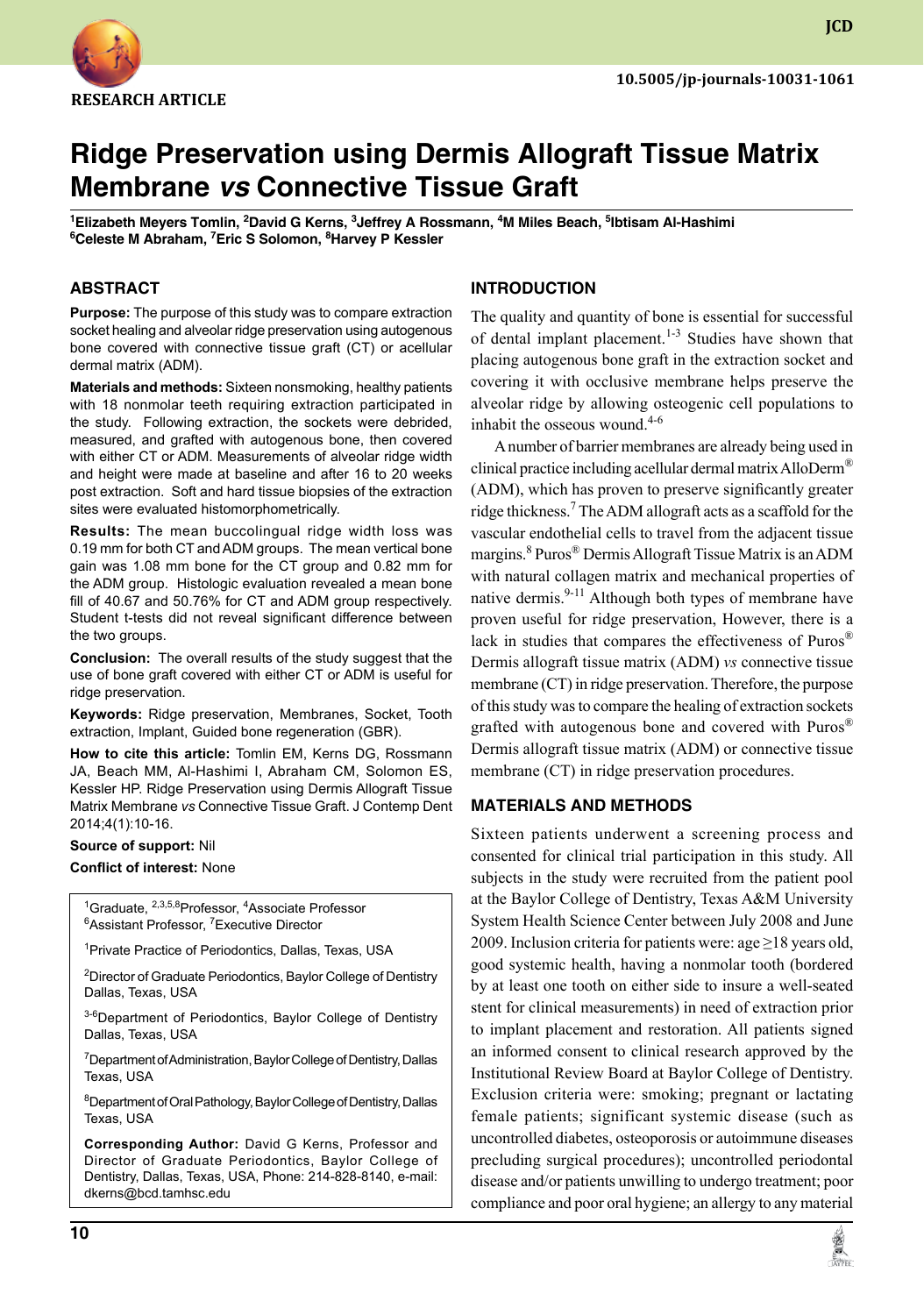or medication used in the grafting procedures; previous head and neck radiation; chemotherapy within the past 12 months; requirement for antibiotic prophylaxis for heart defects.

#### **Surgical procedures**

A single operator (EMT) performed all surgical procedures. The surgical sites were anesthetized with 2% lidocaine HCl, 1:100,000 epinephrine followed by 0.5% bupivacaine, 1:200,000 epinephrine. Intrasulcular incisions extended at least one tooth mesial and one tooth distal from the tooth to be extracted on the buccal and lingual aspects. Full thickness buccal flaps were reflected to the mucogingival junction on each patient. A full thickness lingual flap was reflected approximately 6 mm beyond the crest in order to secure each membrane underneath the lingual flap. The full thickness flap was extended to a continuous partial thickness flap, if needed to aid in wound closure.

Concerted efforts were made to minimize trauma during the extractions. Each socket was debrided and irrigated with sterile 0.9% NaCl saline solution. Data were recorded again, prior to grafting, using the same University of North Carolina (UNC) probe and the custom made measuring stent of each patient. Baseline clinical horizontal and vertical measurements of the alveolar ridge were collected prior to extraction using a periodontal probe (CP 15 UNC, Hu-Friedy, Chicago, IL) to the nearest 0.5 mm. Measurements also were obtained using a stent immediately after tooth extraction. Horizontal measurements of the ridge width mesiodistally (M-D) and buccolingually (B-L), also the thickness of facial and lingual walls of the extraction socket were obtained using a caliper and probe mid-crestal, 3 mm apical to the bone crest. Vertical measurements were obtained through predrilled holes in the coronal portion of the stent at the tooth line angles, mesial-buccal, mesiolingual, distobuccal, and distolingual the bone crest (Fig. 1). The holes in the stent



**Fig. 1:** Stent placed on the occlusal surfaces of the adjacent teeth. UNC probe is placed through one of the predrilled holes, measuring the vertical height of the bone in relation to the stent

were used in an attempt to standardize the measurements. Similar horizontal and vertical measurements of the alveolus were repeated prior to placement of the implant.

The extraction socket was filled with autogenous bone collected using an osseous collection device (Safescraper; Biomet 3i, Palm Beach Gardens, FL) from adjacent separate oral sites. Light pressure was used on the autogenous bone graft particles to prevent over-compaction. The socket was filled to the height of the mesial and distal extraction socket bone walls. The barrier membrane (CT or Puros Dermis<sup>®</sup>) was trimmed to the shape and size of the extraction socket plus at least 3 mm overlap and passively placed over the bone graft. If CT was used, it was harvested from the patient's palate or maxillary tuberosity area. Each membrane was retained using 4-0 chromic gut, resorbable suture and 4-0 polyglactin 910 sutures (Vicryl, Ethicon, Cornelia, GA), in a cross-mattress and interrupted-loop style (Figs 2 and 3).<sup>4</sup>

Antibiotic was prescribed for each patient; Amoxicillin (500 mg, tid, for 7 days), or clindamycin (300 mg, qid for 7 days) for those allergic to amoxicillin. The antibiotic regimen started one day prior to the surgery. Ibuprofen, 600 mg, 3 to 4 times a day was prescribed and recommended for aid in control of postoperative discomfort (narcotics were supplemented if needed). Patient postoperative instructions included avoidance of mechanical cleaning of the surgical area (s) for 1 week following the surgery and 0.12% chlorhexidine rinse twice a day for 3 weeks.

Postsurgical appointments were scheduled at 1, 3, 6 and 8 weeks after surgery. Supragingival plaque removal, oral hygiene reinforcement, and health history updates were performed at each postsurgical visit by the operator. Sutures were removed at 3 weeks.

After a healing period of 16 to 18 post extraction, the sites were re-entered for placement of an implant. A 4 mm punch biopsy was obtained from soft-tissues for histological evaluation at the extraction site prior to full-thickness flap reflection. Clinical measurements using each patient's stent were made for the width and height of the crest of alveolar bone after flap reflection. A trephine with an internal diameter of 2.75 mm was used to procure a 6 mm-long bone core specimen from the implant osteotomy site. Each bone core was obtained using abundant irrigation at the implant osteotomy site. Both biopsies specimens were placed in 10% neutral buffered formalin for histological analysis.

Following implant placement (Figs 4A to F), the flaps were sutured with 4-0 chromic gut sutures. The patients were instructed to follow the same postoperative regimen as the first surgical procedure.

### **Histologic Processing and Histomorphometry**

Bone core biopsy specimens were placed in decalcifying solution (a combination of hydrochloric acid and butanedioic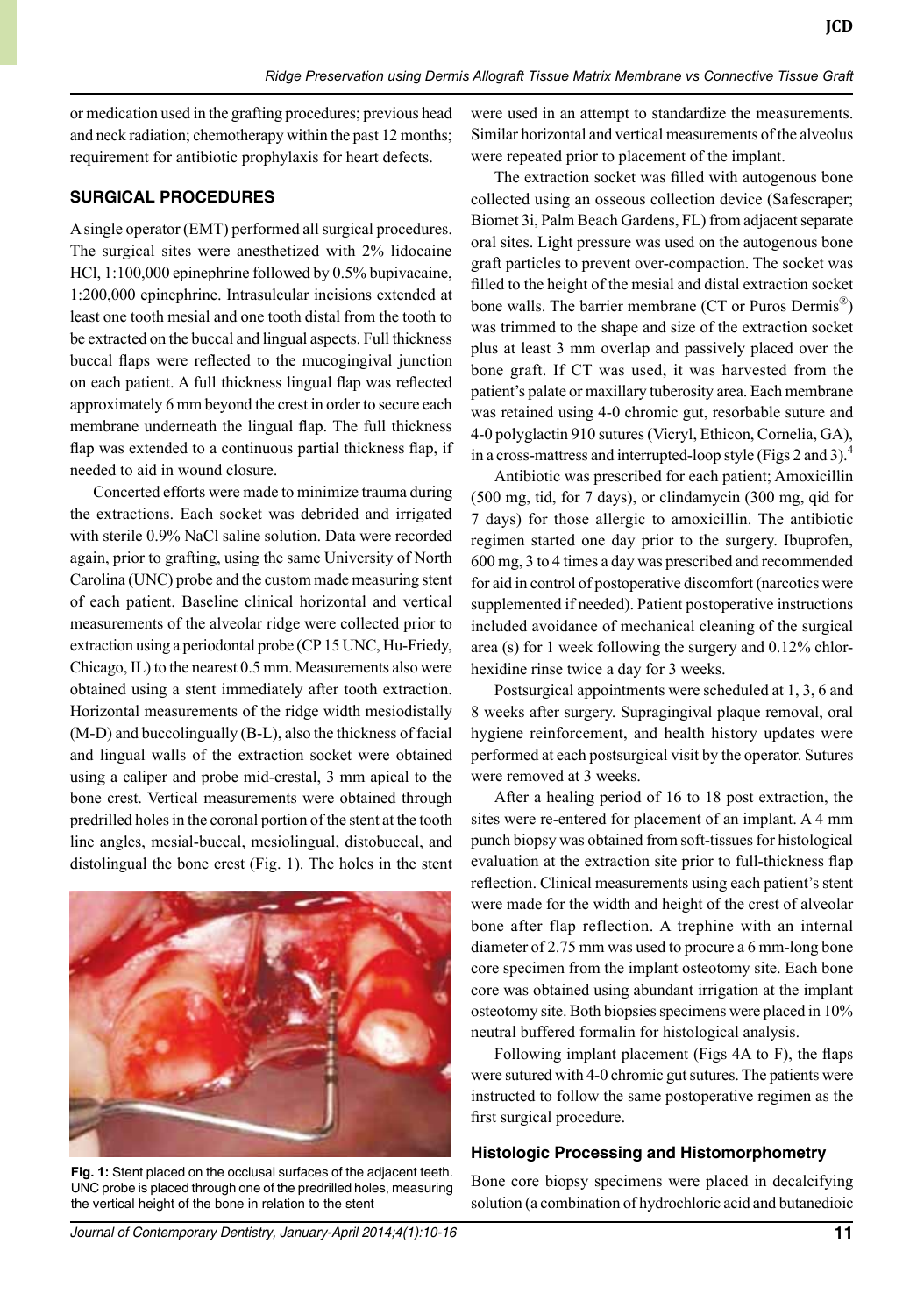#### *Elizabeth Meyers Tomlin et al*

acid) until they could be hemisected easily using only a sharp scalpel blade. Once adequately decalcified, the bone core was dehydrated with a graded series of alcohols (increasing concentration of 70 to 100% ethanol baths). After dehydration, the specimen was immersed in hot paraffin under pressure, replacing the ethanol, and the specimens were embedded in paraffin for sectioning on a standard microtome at 4 to 6 microns. The slides were stained with hematoxylin and eosin and prepared for histologic analysis with the light microscope. Soft tissue specimens were processed in the same manner, except for decalcification.

All cores were digitized at the same magnification  $(\times 5)$ using a microscope and digital camera. The images were

converted into a JPEG digital image using image capture software (Olympus<sup>®</sup> BX-41, Olympus America, Center Valley, PA, USA). Histomorphometric measurements were completed using an image analysis software program (NIS Elements<sup>®</sup>, Nikon Instruments Inc., Melville, NY, USA). One slide made from the center slice of each core was evaluated for the percentage of new bone formation (vital bone). All histomorphometric analysis was done without knowledge of the treatment assignment of the sections. The bone fill for the entire core was measured by outlining each individual segment of vital bone, yielding a percentage of bone fill.

Additional soft tissue samples were stained with Verhoeff's elastin stain. The Verhoeff's elastin stain was



Figs 2A to E: CT is used as a membrane: (A) occlusal view of nonrestorable tooth, (B) buccal view of nonrestorable tooth, (C) buccal dehiscence present in the thin buccal plate, (D) autogenous bone placed in the socket, and (E) CT placed as membrane and flap closed to primary closure



Figs 3A to E: ADM is used as a membrane: (A) occlusal view of the nonrestorable tooth, (B) buccal view of ridge after extraction of tooth, (c) clinician measuring the buccal-lingual width of the ridge with calipers, (d) initial placement of ADM to be used as a membrane over the socket filled with autogenous bone, and (E) buccal and lingual flaps closed to primary closure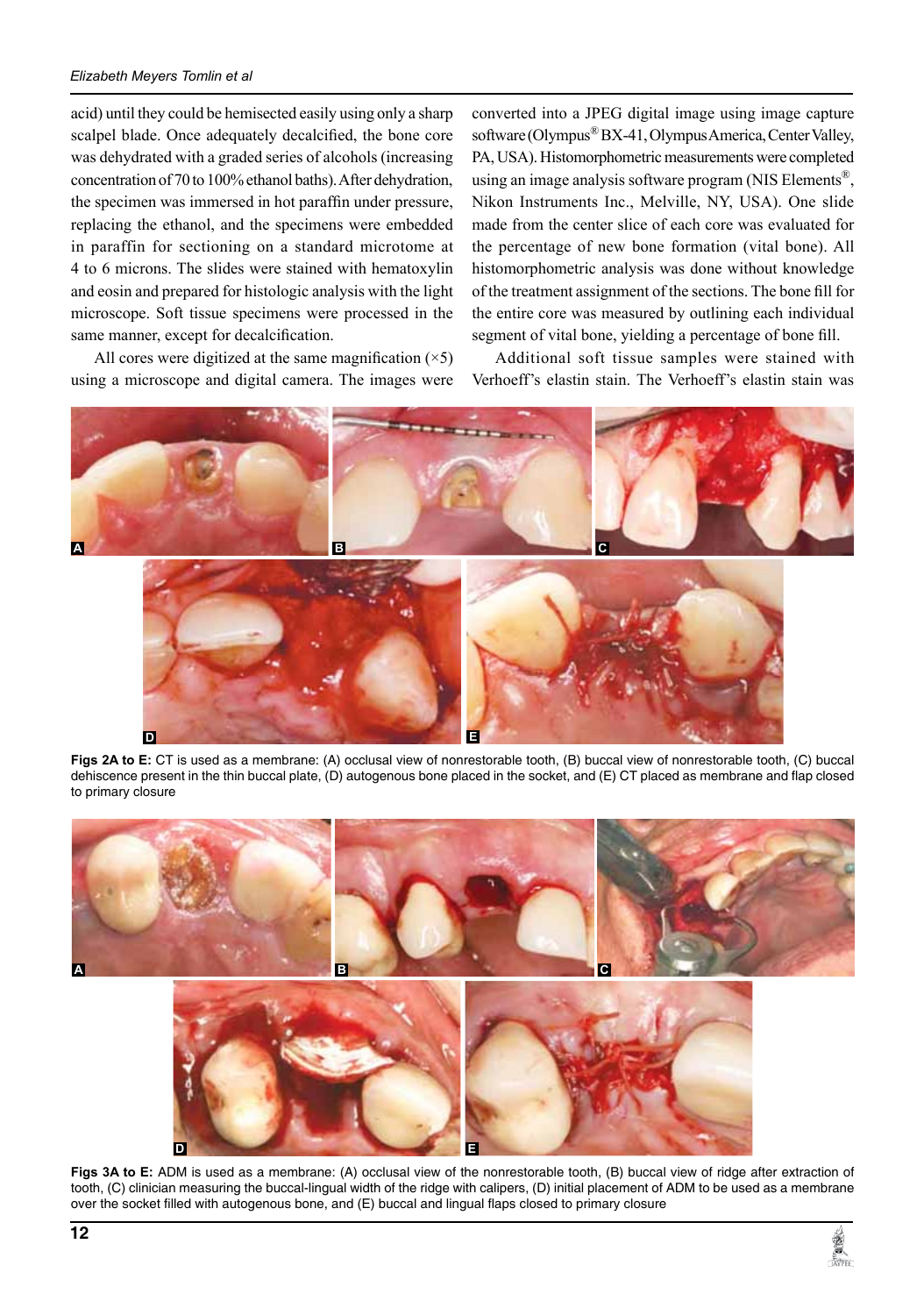*Ridge Preservation using Dermis Allograft Tissue Matrix Membrane vs Connective Tissue Graft*



Figs 4A to F: (A) Ridge 5 months after ridge preservation (buccal view), (B) ridge 5 months after ridge preservation (occlusal view),  $(C)$  soft tissue biopsy,  $(D)$  obtaining the bone core,  $(E)$  bone core and  $(F)$  implant placed

used to determine the presence of elastin fibers which are not found in connective tissue or gingival tissue, but skin and the ADM. Elastin fibers are used as a marker for the ADM.<sup>12</sup> If elastin fibers were not seen, it was assumed that the ADM was not incorporated and not involved in the results. However, if elastin fibers were present in the deeper areas and these areas had normal cellular components, it could be assumed that the ADM has become incorporated and participated in the healing. Typically, Verheoff's elastin stain is used for the demonstration of pathologic changes in elastic fibers, which include atrophy of the elastic tissue, thinning or loss that may result from arteriosclerotic changes, and reduplication, breaks, or splitting that may result from other vascular diseases. In addition, this stain is used to demonstrate normal elastic tissue, as in the identification of veins and arteries, and to determine whether or not the blood vessels have been invaded by tumor.<sup>13</sup>

#### **Statistical Analysis**

The data was entered into a statistical software program (SPSS, Chicago, IL, USA) for analysis. The mean values of all measurements for both groups were determined by using the individual means from each patient. Data were calculated and expressed as the mean value  $\pm$  standard deviation (SD). The significance of the differences in clinical parameters was analyzed between groups at baseline and follow-up and within each group from baseline to follow-up with the Student t-test and the 2-tailed paired t-test, respectively,  $p \le 0.05$  was considered statistically significant. Inter-rater reliability between the 3 examiners was determined using the Pearson product-moment correlation test.

## **Results**

The study population consisted of 16 patients (8 females and 8 males). The mean patient age was similar in both groups (55 years for ADM and 50 years for CT), 26 to 70 years. The 16 patients had 18 teeth that required extraction; 2 of the 16 patients needed 2 teeth extractions. The primary reason for tooth extraction was endodontic failure (14 of 18), the remaining had nonrestorable caries (4 of 18).

Prior to surgery, a stent was fabricated for each extraction site using diagnostic casts and malleable acrylic (Triad, Dentsply International, York, PA). Each stent rested on the occlusal surfaces of at least one tooth on each side of the tooth to be extracted. A computer program randomly assigned sites to either the CT group (autogenous bone + connective tissue) or the ADM group [autogenous bone + Puros® Dermis (Zimmer Dental, Carlsbad, CA)]. There were 10 sites for CT and eight sites for ADM.

#### **Clinical Observations**

All extraction sites healed without complications. Sixteen of the eighteen alveolar ridge sites had implants placed at the re-entry surgery At baseline, the mean buccolingual socket width was  $7.99 \pm 1.32$  mm for the CT group *vs*  $7.89 \pm 1.38$  mm for the ADM group. While the mean mesio-distal socket width was  $10.41 \pm 1.36$  mm for the CT group *vs*  $10.31 \pm 1.90$  mm for the ADM group. The mean buccal plate width was  $0.56 \pm 0.38$  mm (range: 0.15 to 1.45 mm) for the CT group and  $0.62 \pm 0.26$  mm (range: 0.3 to 1.0 mm) for the ADM group, whereas the mean lingual plate width was  $1.32 \pm 0.50$  mm (range: 0.50 to 2.05 mm) for the CT group and  $1.39 \pm 0.33$  mm (range: 1.0 to 2.0 mm) for the ADM group (Table 1). There was no statistically significant difference between the two groups.

Following extraction and ridge preservation (at least 16 weeks of healing) the 18 sites proceeded with the implant. Sixteen sites had implant placement at day of re-entry. The other two sites, one CT and one ADM treated site, required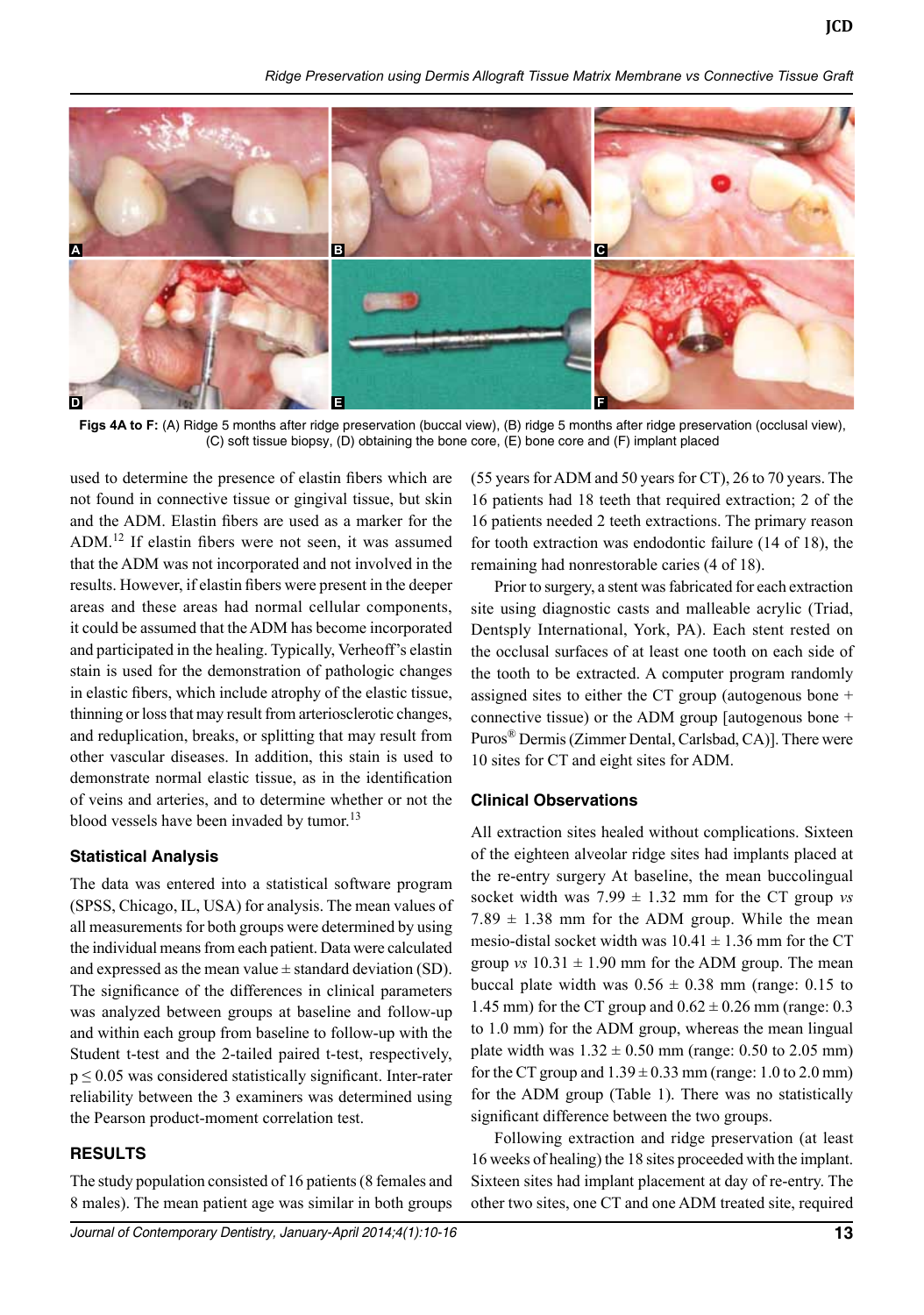additional guided bone regeneration procedures to increase the buccolingual ridge width in order to achieve an esthetic implant placement at a later date.

The mean buccolingual (horizontal) ridge width loss post ridge preservation was  $0.19 \pm 0.99$  mm and  $0.19$  $\pm$  0.82 mm, for CT and ADM group, respectively. Vertical bone gain for the CT group was:  $1.26 \pm 1.92$  mm (MB),  $0.90 \pm 0.85$  mm (ML),  $1.50 \pm 1.64$  mm (DB),  $0.66 \pm 0.71$ mm (DL). Vertical bone gain for the ADM group was  $1.07 \pm$ 0.95 mm (MB),  $0.59 \pm 1.23$  mm (ML),  $1.05 \pm 0.50$  mm (DB),  $0.55 \pm 1.20$  mm (DL). The mean vertical (mesial and distal crest) bone gain for the CT treatment group was  $1.08 \pm$ 0.37 mm. Whereas, the mean vertical (mesial and distal crest) bone gain for the ADM group was  $0.81 \pm 0.28$  mm. There was no statistically significant difference in vertical and horizontal bone gain on the ridge crest between the study groups (Table 2). Similarly, no statistically significant difference was observed between the two treatment modalities in the sites which did not receive an implant.

## **Histological and Histomorphometric Analysis**

Histology of the soft tissue biopsies demonstrated presence of elastic fibers in all ADM samples which indicates that the ADM was still present and incorporated into the soft tissue (Figs 5A and B). Histomorphometric analysis of the osteotomy sites using a light microscope and hematoxylin and eosin stains revealed a mean 40.67% core bone fill *vs* 50.76% core bone fill of vital bone for CT and ADM respectively. The remaining components of the bone

cores were marrow and fibrous tissue. No statistical significant difference was found between the two treatment groups (Table 3).

# **Discussion**

Alveolar bone loss at the buccal, lingual, and apical crestal area of the alveolar ridge is a well-known phenomenon. similar bone loss can also occur in periodontal disease, pathology, or trauma to teeth or alveolus. In addition, traumatic tooth extraction procedures may also result in additional bone loss. Currently, implant therapy is often considered one of the best options to replace a tooth, both functionally and esthetically. However, sufficient alveolar bone volume and favorable ridge architecture are essential to obtain favorable functional and esthetic prosthetic reconstruction following implant therapy.<sup>14</sup>

It has been suggested that an intact buccal bone plate in the maxilla and mandible must be  $\geq$ 1.8 mm thick in order to preserve the buccal plate height, adequate soft tissue margin, and prevent future tissue loss. When the remaining facial plate was less than 2 mm after implant placement, vertical bone loss occurred at a greater frequency. The implants with greater than 3 mm vertical bone loss had a mean facial bone thickness of 1.3 mm at insertion. Thus, it is of critical importance to preserve the integrity of the buccal bone from the initial tooth extraction to the final implant restoration. After extraction, the changes that occur in the buccal bone are primarily due to the presence of bundle bone in the crestal region<sup>15,16</sup> specifically illustrated the importance of ridge preservation by reporting less horizontal bone loss

| <b>Table 1: Baseline measurements</b> |                 |    |       |                |          |
|---------------------------------------|-----------------|----|-------|----------------|----------|
|                                       | Site statistics |    |       |                |          |
|                                       | Membrane        |    | Mean  | Std. deviation | p-value* |
| Buccal plate width (mm)               | СT              | 10 | 0.563 | 0.3828         | 0.121    |
|                                       | <b>ADM</b>      |    | 0.622 | 0.2582         | 0.091    |
| Lingual plate width (mm)              | СT              | 10 | 1.320 | 0.5029         | 0.159    |
|                                       | ADM             |    | 1.388 | 0.3335         | 0.118    |

\*p ≤ 0.05 statistical significant

**Table 2:** Treatment effect on ridge dimensions (horizontal and vertical changes)

| Baseline measurement re-entry<br>measurement (mm) | Site       | N  | Mean      | SD    | <b>SEM</b> |
|---------------------------------------------------|------------|----|-----------|-------|------------|
| Bone height (MB)                                  | СT         | 10 | $-1.260$  | 1.915 | 0.606      |
|                                                   | <b>ADM</b> | 8  | $-1.069$  | 0.954 | 0.337      |
| Bone height (ML)                                  | СT         | 10 | $-0.900$  | 0.853 | 0.270      |
|                                                   | <b>ADM</b> | 8  | $-0.591$  | 1.226 | 0.433      |
| Bone height (DB)                                  | СT         | 10 | $-1.498$  | 1.642 | 0.519      |
|                                                   | <b>ADM</b> | 8  | $-1.050$  | 0.496 | 0.175      |
| Bone height (DL)                                  | СT         | 10 | $-0.655$  | 0.713 | 0.226      |
|                                                   | <b>ADM</b> | 8  | $-0.553$  | 1.196 | 0.423      |
| Buccolingual                                      | СT         | 10 | 0.190     | 0.986 | 0.312      |
| Ridge width                                       | <b>ADM</b> | 8  | 0.190     | 0.817 | 0.289      |
| Mesial distal                                     | СT         | 10 | $-0.0550$ | 1.180 | 0.372      |
| Ridge width                                       | <b>ADM</b> | 8  | $-1.000$  | 3.940 | 1.393      |

Positive number: loss of bone; Negative number: gain of bone; \*The differences between the means were not statistically significantly different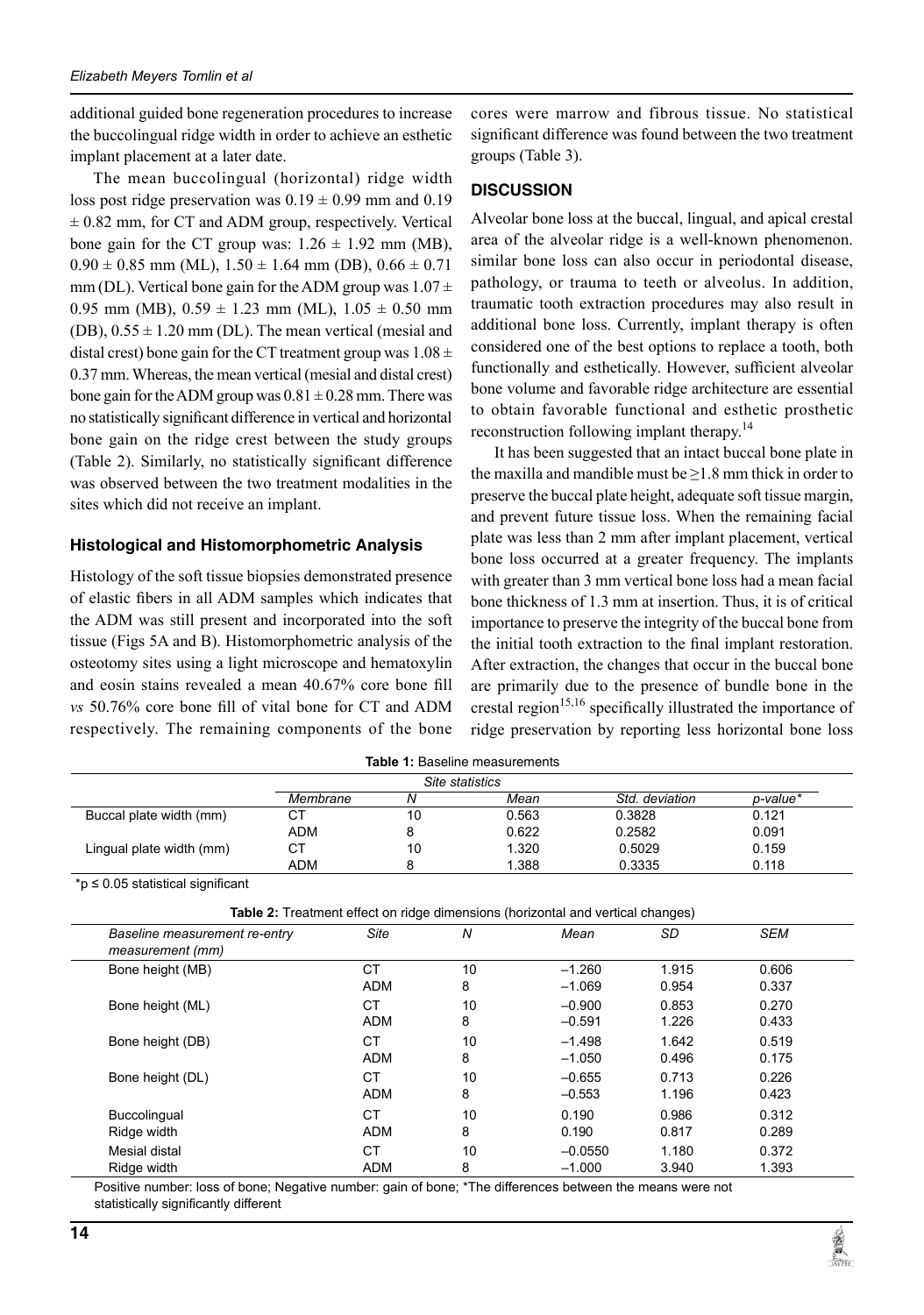*Ridge Preservation using Dermis Allograft Tissue Matrix Membrane vs Connective Tissue Graft*



**Figs 5A and B:** Soft tissue biopsy: (A) presence of elastin and (B) no presence of elastin

and a gain in vertical bone in grafted extraction sockets *vs* extraction alone. Extraction socket that did not receive bone graft had 29%, collapse of the alveolus. While grafting the socket with tetracycline hydrated freeze-dried bone allograft and a collagen membrane at the time of extraction resulted in bone loss of only  $13\%$ .<sup>16</sup> In this study, the mean buccolingual ridge width collapse was only 9.7% with grafting procedures, which confirms the effectiveness of the ridge preservation procedure.

There are clinicians that believe placing an immediate implant in an extraction socket, the bone around the implant will be preserved, while eliminating the ridge preservation procedure. Froum et al<sup>17</sup> suggested that an immediate implant should be placed as much as 3 mm lingual to the buccal plate to make sure there is sufficient buccal bone present around and implant. The residual ridge resorbs palatally in the maxilla and lingually in the mandible, compromising the buccal cortical plate in all areas of the jaws, regardless of the site.<sup>18</sup> In contrast, Block et al<sup>19</sup> suggested there is no difference between the bone response around immediately placed and delayed implant placement. However, they recommended that a predictable method to control the implant buccal bone thickness is to place the implant into a healed grafted extraction socket. Covani et  $al^{20}$  proposed that grafting extraction sockets is the only sure method to avoid losing too much bone. In his study, implants were placed after extraction of single-rooted teeth. At the implant uncovering, measurements were obtained and they found a 35.2% loss of bone volume in the buccolingual dimension, providing evidence that immediate implant placement might not necessarily preserve facial alveolar bone as previously

|  | Table 3: Histomorphometric analysis |  |
|--|-------------------------------------|--|
|--|-------------------------------------|--|

| Site   | N  | Mean   | Std. deviation | p-value* |
|--------|----|--------|----------------|----------|
| CТ     | 10 | 0.4067 | 0.18386        | 0.150    |
| ADM    |    | 0.5076 | 0.08872        | 0.150    |
| .<br>. |    |        |                | .        |

\*The differences between the means are not statistically significantly different

*Journal of Contemporary Dentistry, January-April 2014;4(1):10-16* **15**

thought. Other studies have shown similar evidence of socket collapse after placement of immediate implants. $2^{1,22}$ 

It is a well know phenomenon that bone remodels after the extraction of teeth. However, the rate of resorption and total bone loss that occurs varies from individual to individual due to anatomic, metabolic and functional factors. As a result, numerous clinical studies are devised to find a predictable treatment method of maintaining or augmenting the bone that is already present. Dimensional changes after tooth extraction can severely complicate restorations with implant and traditional fixed or removable prosthesis. In addition, these changes can lengthen treatment by several months, causing more physical stress on the patient, as well as a strain financially. This study is one of many studies attempting to find a more predictable method to successfully restore an edentulous ridge esthetically and functionally.

The results of this study illustrate that ridge preservation with CT or ADM is a procedure that can be used predictably. The study warrants further investigation with a larger sample size to verify the value of ridge preservation. In order to lessen the considerable patient variability within this study, sites should be limited to an equal number of maxillary and mandibular sites since bone resorption occurs at different rates in the maxilla and the mandible.

## **Conclusion**

Both membranes, connective tissue and acellular dermal matrix, were useful barriers. This study supports that ridge preservation using CT or ADM with autogenous bone reduced bone loss and helped maintain adequate alveolar bone for implant prostheis.

### **References**

- 1. Darby I, Chen S, De Poi R. Ridge preservation: what is it and when should it be considered. Aust Dent J 2008;53:11-21.
- 2. Buser D, Dula K, Hess D, Hirt HP, Belser UC. Localized ridge augmentation with autografts and barrier membranes. Periodontol 2000-1999;19:151-163.